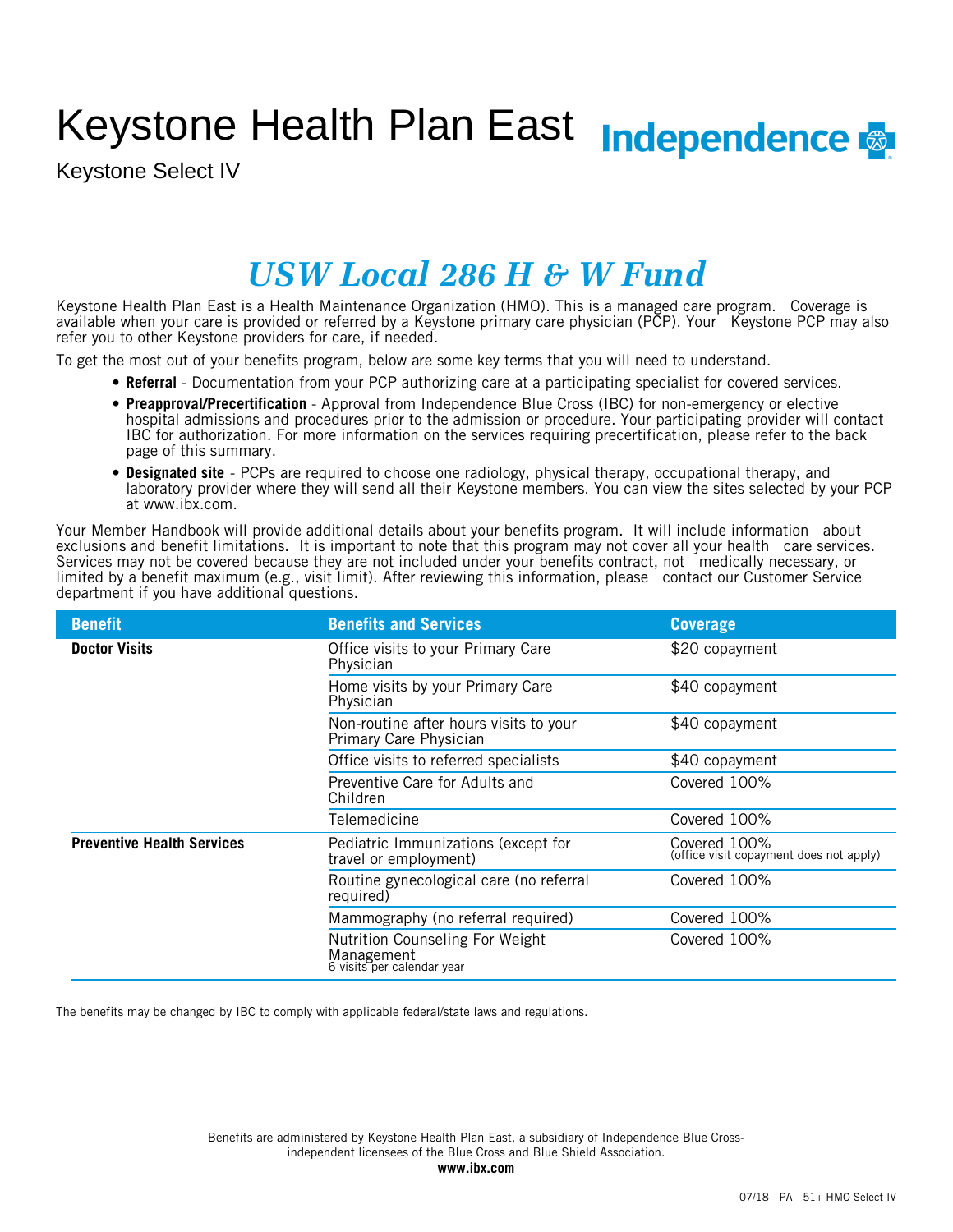| <b>Benefit</b>              | <b>Benefits and Services</b>                                                                    | <b>Coverage</b>                                                                                                                                                                                                                                                        |
|-----------------------------|-------------------------------------------------------------------------------------------------|------------------------------------------------------------------------------------------------------------------------------------------------------------------------------------------------------------------------------------------------------------------------|
| <b>Maternity</b>            | Obstetrical care (including pre- and<br>postnatal care)                                         | Covered with a \$40 copayment<br>for first visit. Subsequent visits<br>to your OB/GYN covered 100%.<br>Inpatient admission covered with<br>a \$240 copayment per<br>admission <sup>3</sup> (waived if readmitted<br>within 10 days of discharge for<br>same diagnosis) |
|                             | Newborn care (both doctor and<br>hospital)                                                      | Covered 100%                                                                                                                                                                                                                                                           |
| <b>Hospital Services</b> *  | Unlimited inpatient stay                                                                        | \$240 copayment per admission <sup>3</sup><br>(waived if readmitted within 10<br>days of discharge for same<br>diagnosis)                                                                                                                                              |
|                             | Surgery                                                                                         | Covered 100%                                                                                                                                                                                                                                                           |
|                             | Anesthesia                                                                                      | Covered 100%                                                                                                                                                                                                                                                           |
|                             | Drugs and medication                                                                            | Covered 100%                                                                                                                                                                                                                                                           |
|                             | Inpatient doctor care                                                                           | Covered 100%                                                                                                                                                                                                                                                           |
|                             | General nursing care                                                                            | Covered 100%                                                                                                                                                                                                                                                           |
|                             | Administration of blood                                                                         | Covered 100%                                                                                                                                                                                                                                                           |
|                             | Organ transplantation,<br>non-experimental                                                      | Covered 100%                                                                                                                                                                                                                                                           |
| <b>Emergency Care</b>       | Treatment in hospital emergency room                                                            | Covered with a \$50 copayment<br>(which is waived if you are<br>admitted to the hospital)                                                                                                                                                                              |
| <b>Urgent Care Center</b>   | Treatment received in urgent care<br>facility                                                   | Covered with a \$35 copayment                                                                                                                                                                                                                                          |
| <b>Ambulance</b>            | Emergency                                                                                       | Covered 100% when medically<br>necessary                                                                                                                                                                                                                               |
|                             | Non-Emergency <sup>*</sup>                                                                      | Covered 100% when medically<br>necessary                                                                                                                                                                                                                               |
| <b>Specialized Services</b> | Allergy testing and treatment                                                                   | Covered 100%                                                                                                                                                                                                                                                           |
|                             | Laboratory services                                                                             | Covered 100%                                                                                                                                                                                                                                                           |
|                             | Diagnostic and X-Ray services                                                                   | \$40 copayment                                                                                                                                                                                                                                                         |
|                             | Short-term Rehabilitation Therapy<br>(including Speech , Occupational, and Physical<br>Therapy) | \$40 copayment. Up to 60<br>consecutive days per condition<br>covered, subject to significant<br>improvement                                                                                                                                                           |
|                             | <b>Spinal Manipulation Services</b>                                                             | \$40 copayment. Up to 60<br>consecutive days per condition<br>covered, subject to significant<br>improvement.                                                                                                                                                          |
|                             | Orthoptic/Pleoptic                                                                              | Covered 100%. 8 sessions<br>maximum per lifetime                                                                                                                                                                                                                       |
|                             | <b>Respiratory Therapy</b>                                                                      | Covered 100%                                                                                                                                                                                                                                                           |
|                             | Chemotherapy                                                                                    | Covered 100%                                                                                                                                                                                                                                                           |
|                             | Radiation Therapy                                                                               | Covered 100%                                                                                                                                                                                                                                                           |
|                             | Vision Care, including screening, eye<br>exams, and refractions                                 | \$40 copayment (once every two<br>calendar years)                                                                                                                                                                                                                      |

- \* Pre-authorization required. Pre-authorization is not a determination of eligibility or a guarantee of payment. Coverage and payment are contingent upon, among other things, the patient being eligible, i.e., actively enrolled in the health benefits plan when the pre-authorization is issued and when approved services occur. Coverage and payment are also subject to limitations, exclusions, and other specific terms of the health benefits plan that apply to the coverage request.
- \*\* Office visit subject to copayment.
- 3 Copayment waived if readmitted within 10 days of discharge for any condition.

The benefits may be changed by IBC to comply with applicable federal/state laws and regulations.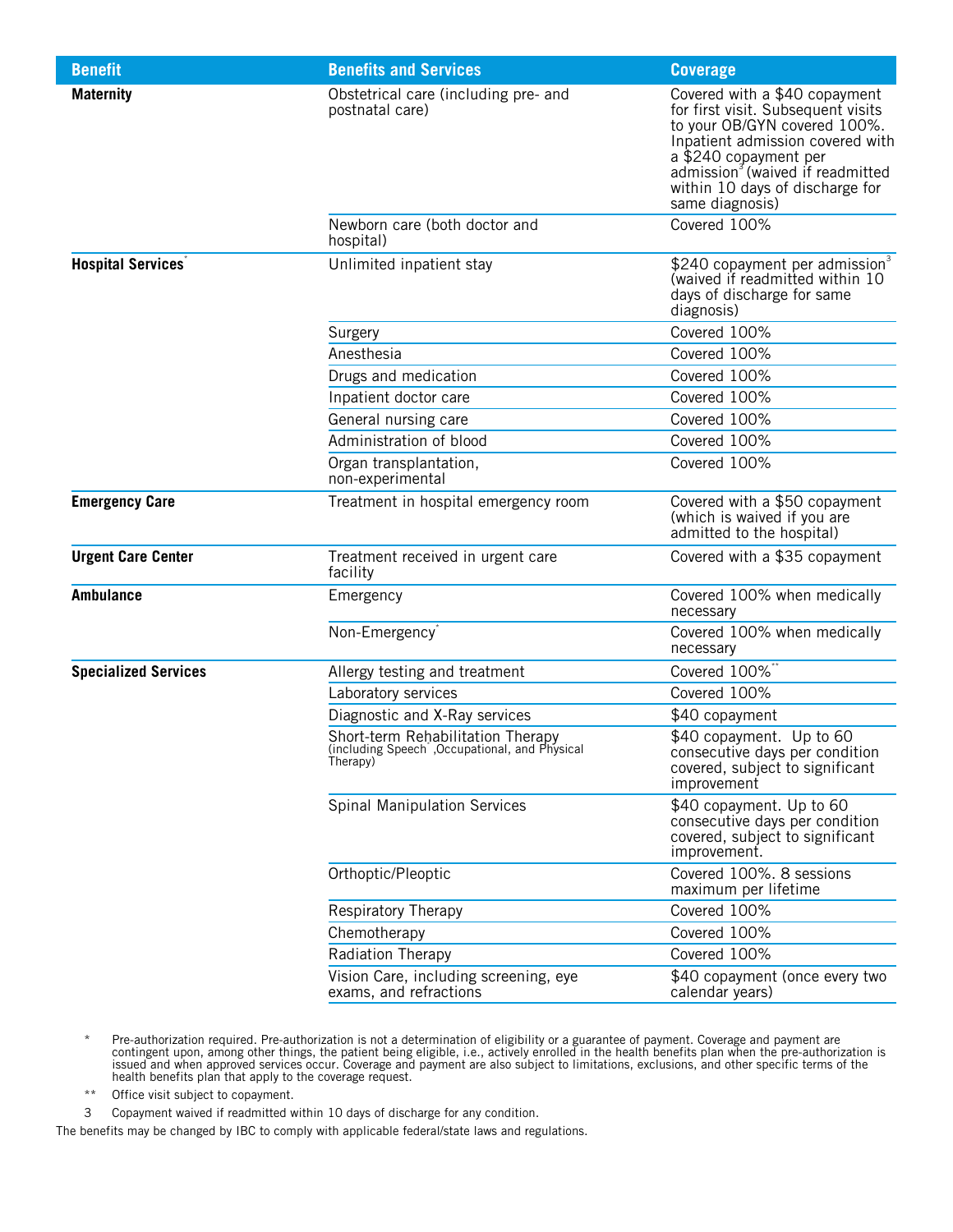| <b>Benefits and Services</b>                            | <b>Coverage</b>                                                                                                                                         |
|---------------------------------------------------------|---------------------------------------------------------------------------------------------------------------------------------------------------------|
| <b>Hearing Screening</b>                                | Covered 100%**                                                                                                                                          |
| Skilled nursing facility services, as<br>specified $*1$ | Covered 100% up to 180 days<br>per calendar year                                                                                                        |
| Outpatient Surgery                                      | Covered with a \$240 copayment<br>per admission (facility); \$40<br>copayment per occurrence<br>(physician)                                             |
| Durable Medical Equipment <sup>®</sup>                  | All purchases and rentals<br>(including repairs and<br>replacements) are covered 100%<br>when authorized by your primary<br>care physician <sup>2</sup> |
| Prosthetics <sup>®</sup>                                | All purchases (including repairs<br>and replacements) are covered<br>100% when authorized by your<br>primary care physician <sup>2</sup>                |
| Home Health Care <sup>®</sup>                           | Covered 100%                                                                                                                                            |
| <b>Dialysis</b>                                         | Covered 100%                                                                                                                                            |
| Inpatient <sup>*</sup>                                  | \$240 copayment per admission $3$                                                                                                                       |
| Outpatient                                              | \$40 copayment                                                                                                                                          |
| Inpatient <sup>*</sup>                                  | \$240 copayment per admission <sup>3</sup>                                                                                                              |
| Outpatient                                              | \$40 copayment                                                                                                                                          |
| Inpatient <sup>®</sup>                                  | \$240 copayment per admission <sup>3</sup>                                                                                                              |
| Outpatient                                              | \$40 copayment                                                                                                                                          |
| Inpatient <sup>®</sup>                                  | \$240 copayment per admission $3$                                                                                                                       |
| Outpatient                                              | \$40 copayment                                                                                                                                          |
| Individual                                              | \$6,600                                                                                                                                                 |
| Family                                                  | \$13,200                                                                                                                                                |
|                                                         |                                                                                                                                                         |

\* Pre-authorization required. Pre-authorization is not a determination of eligibility or a guarantee of payment. Coverage and payment are contingent upon, among other things, the patient being eligible, i.e., actively enrolled in the health benefits plan when the pre-authorization is issued and when approved services occur. Coverage and payment are also subject to limitations, exclusions, and other specific terms of the health benefits plan that apply to the coverage request.

\*\* Office visit subject to copayment.

1 Inpatient Hospital copay applies if admitted without prior hospital stay.

2 Purchases over \$500 and all rentals require preauthorization.

3 Copayment waived if readmitted within 10 days of discharge for any condition.

The benefits may be changed by IBC to comply with applicable federal/state laws and regulations.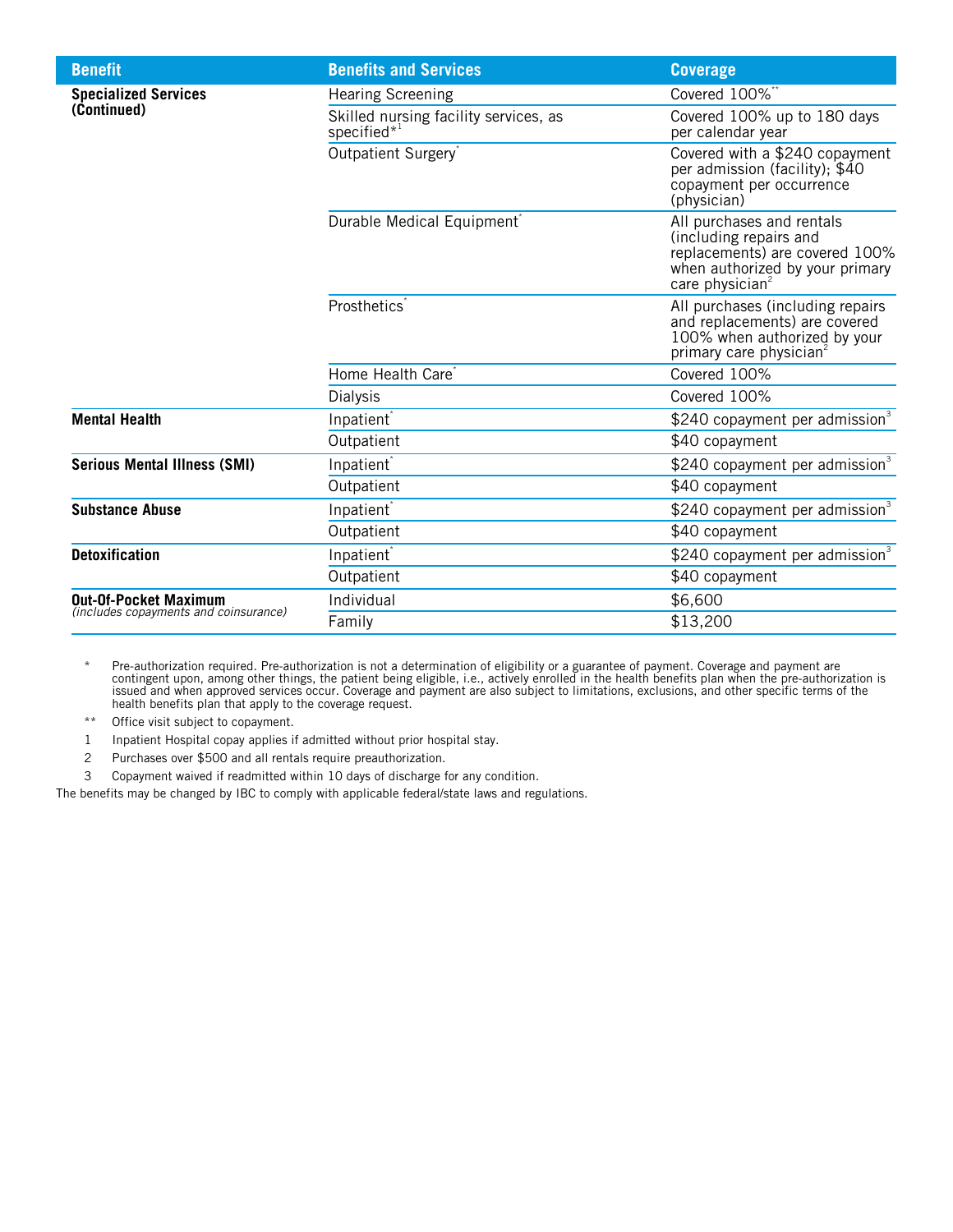### **Benefits and Services Not Covered**

As with all health insurance plans, KHPE's coverage excludes certain services. Those not covered by KHPE include, but are not limited to, the following:

- Services not medically necessary
- Services not provided or referred by your Primary Care Physician, except in emergencies
- Service or supplies that are experimental or investigative except, when approved by Keystone Health Plan East, Routine Costs associated with Qualifying Clinical Trials
- Routine physical exams for non-preventive purposes such as insurance or employment applications, college, or premarital examinations
- Services or supplies payable under Workers' Compensation, Motor Vehicle Insurance, or other legislation of similar purpose
- The cost of services for which another party has primary responsibility
- Long-term rehabilitative therapy (e.g. maintenance of chronic conditions)
- Non-medical, rehabilitative services for the treatment of substance abuse in an acute-care hospital
- Hearing aids, hearing examinations/tests for the prescription/fitting of hearing aids, and cochlear electromagnetic hearing devices
- Radial keratotomy
- Custodial or domiciliary care
- Personal or comfort items not medically necessary, such as air conditioners, humidifiers, telephones, or similar items
- Assisted fertilization techniques such as in-vitro fertilization, GIFT, and ZIFT
- Reversal of voluntary sterilization
- Transsexual surgery
- Cosmetic services/supplies
- Immunization for travel or employment
- Prescription drugs and medications, except as required by law or by additional rider
- Treatment for temporomandibular joint syndrome (TMJ)
- Care of the feet, unless medically necessary
- Services required by a member who is an organ donor
- Dental care, including dental implants
- Alternative therapies/complementary medicine
- Self-injectable drugs

This summary represents only a partial listing of benefits and exclusions of the Keystone Health Plan East program described in this summary. If your employer purchases another program, the benefits and exclusions may differ. Also, benefits and exclusions may be further defined by medical policy. This managed care plan may not cover all your health care expenses. Refer to your contract/member handbook carefully to determine which health care services are covered. If you need more information, please call 215-241-2240 (if calling within Philadelphia) or 1-800-227-3115 (outside Philadelphia).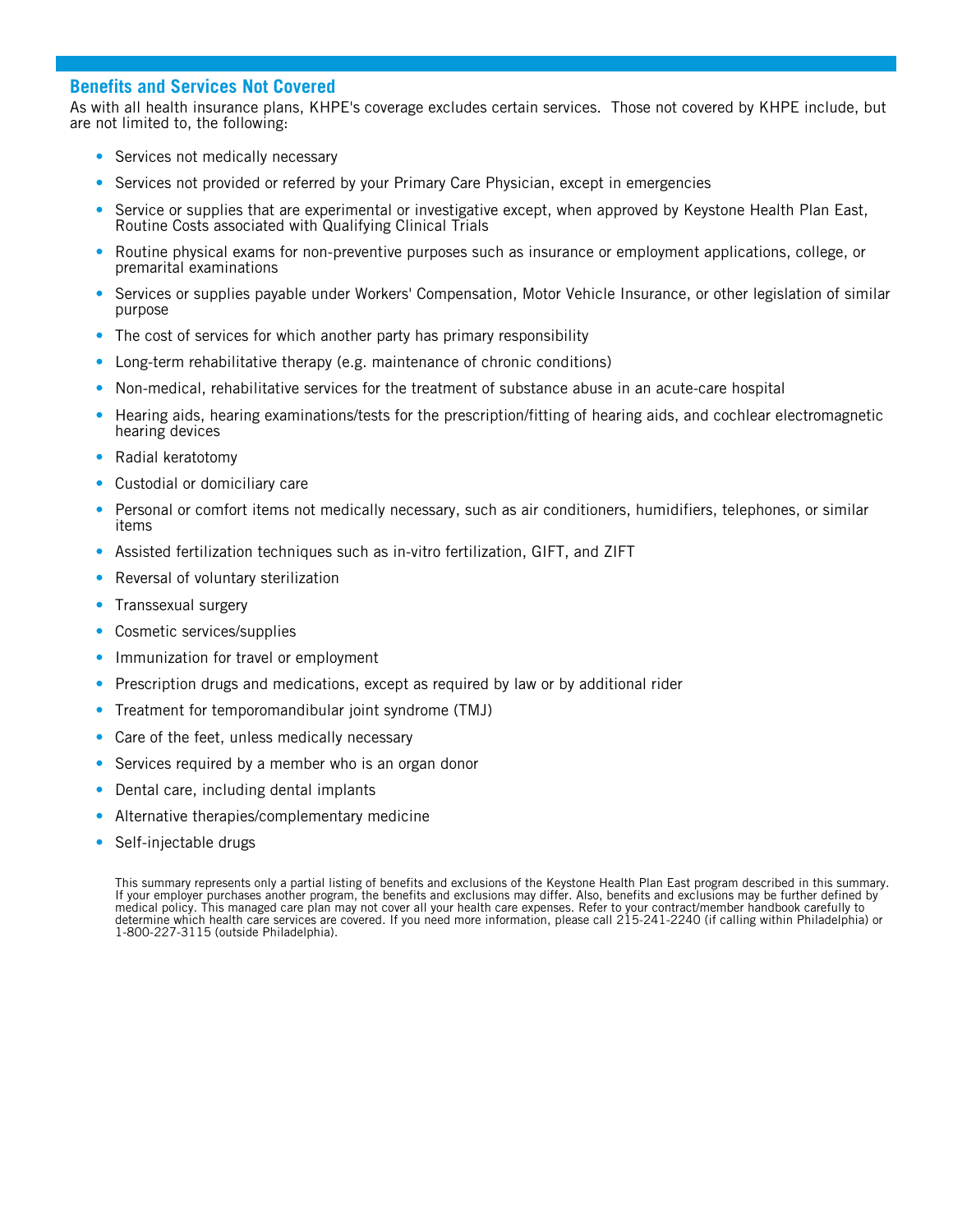## Select Drug Program

\$10/\$20/\$35



## *USW Local 286*

The Select Drug Program is a comprehensive benefit that provides coverage for prescription drugs<sup>1</sup> when prescribed by a licensed, practicing physician. The Select Drug Program is based on an incentive formulary that includes all generic drugs and a defined list of brand drugs that have been evaluated for their medical effectiveness, positive results, and value. Generic drugs are just as effective as brand drugs and result in the lowest cost sharing for you. Ask your physician whether generic drugs are right for you.

| <b>Benefit</b>                                                                                        | Coverage                                                                                                                                                                                                                                                                                                                                                                                                                                                                                                                                                                                        |
|-------------------------------------------------------------------------------------------------------|-------------------------------------------------------------------------------------------------------------------------------------------------------------------------------------------------------------------------------------------------------------------------------------------------------------------------------------------------------------------------------------------------------------------------------------------------------------------------------------------------------------------------------------------------------------------------------------------------|
| Retail Pharmacy - Member Cost Sharing<br>(Participating Pharmacy)                                     |                                                                                                                                                                                                                                                                                                                                                                                                                                                                                                                                                                                                 |
| Generic Formulary                                                                                     | \$10 Copayment                                                                                                                                                                                                                                                                                                                                                                                                                                                                                                                                                                                  |
| <b>Brand Formulary</b>                                                                                | \$20 Copayment                                                                                                                                                                                                                                                                                                                                                                                                                                                                                                                                                                                  |
| Non-Formulary Brand                                                                                   | \$35 Copayment                                                                                                                                                                                                                                                                                                                                                                                                                                                                                                                                                                                  |
| Mail Order Pharmacy - Member Cost Sharing<br>(Participating Pharmacy) Mandatory for maintenance drugs |                                                                                                                                                                                                                                                                                                                                                                                                                                                                                                                                                                                                 |
| Generic Formulary                                                                                     | \$10 Copayment (1-30 days supply); \$20 Copayment (31-90 days supply)                                                                                                                                                                                                                                                                                                                                                                                                                                                                                                                           |
| <b>Brand Formulary</b>                                                                                | \$20 Copayment (1-30 days supply); \$40 Copayment (31-90 days supply)                                                                                                                                                                                                                                                                                                                                                                                                                                                                                                                           |
| Non-Formulary Brand                                                                                   | \$35 Copayment (1-30 days supply); \$70 Copayment (31-90 days supply)                                                                                                                                                                                                                                                                                                                                                                                                                                                                                                                           |
| Total Out-of-Pocket Maximum                                                                           | Please refer to your Medical Coverage Benefits at a Glance for information<br>about out-of-pocket maximum values. Out-of-pocket maximum includes<br>applicable copayments, coinsurance and deductibles. Your out-of-pocket<br>maximum is a combined maximum of medical, prescription drug and any<br>included pediatric vision and pediatric dental benefits as defined by your<br>benefit plan                                                                                                                                                                                                 |
| Specialty Pharmacy Program<br>Mandatory for Self-Administered Specialty Drugs                         | All covered self-administered specialty medications except insulin will be<br>provided through the convenient Specialty Pharmacy Program for the<br>appropriate cost sharing indicated above. Benefits are available for up to a<br>thirty (30) days supply. If your doctor wants you to start the drug<br>immediately, an initial 30-day supply may be obtained at a retail pharmacy.<br>However, all subsequent fills must be purchased through the Specialty<br>Pharmacy Program.                                                                                                            |
| <b>Preferred Generic</b>                                                                              | When a prescription drug is not available in a generic form, benefits will be<br>provided for the brand drug and you will be responsible for the member cost<br>sharing for a brand drug. When a prescription drug is available in a generic<br>form, benefits will be provided for that drug at the generic drug level. If you<br>choose to purchase a brand drug, you will be responsible for paying the<br>dispensing pharmacy the difference between the negotiated discount price<br>for the generic drug and the brand drug plus the appropriate member cost<br>sharing for a brand drug. |
| Out-of-Network Reimbursement                                                                          | 30% of drugs retail cost for the total amount dispensed. For an emergency,<br>you will only be responsible for the applicable copayments listed above.<br>Member must submit for reimbursement.                                                                                                                                                                                                                                                                                                                                                                                                 |

independent licensees of the Blue Cross and Blue Shield Association. Benefits are underwritten or administered by Keystone Health Plan East, a subsidiary of Independence Blue Cross-

**www.ibx.com**